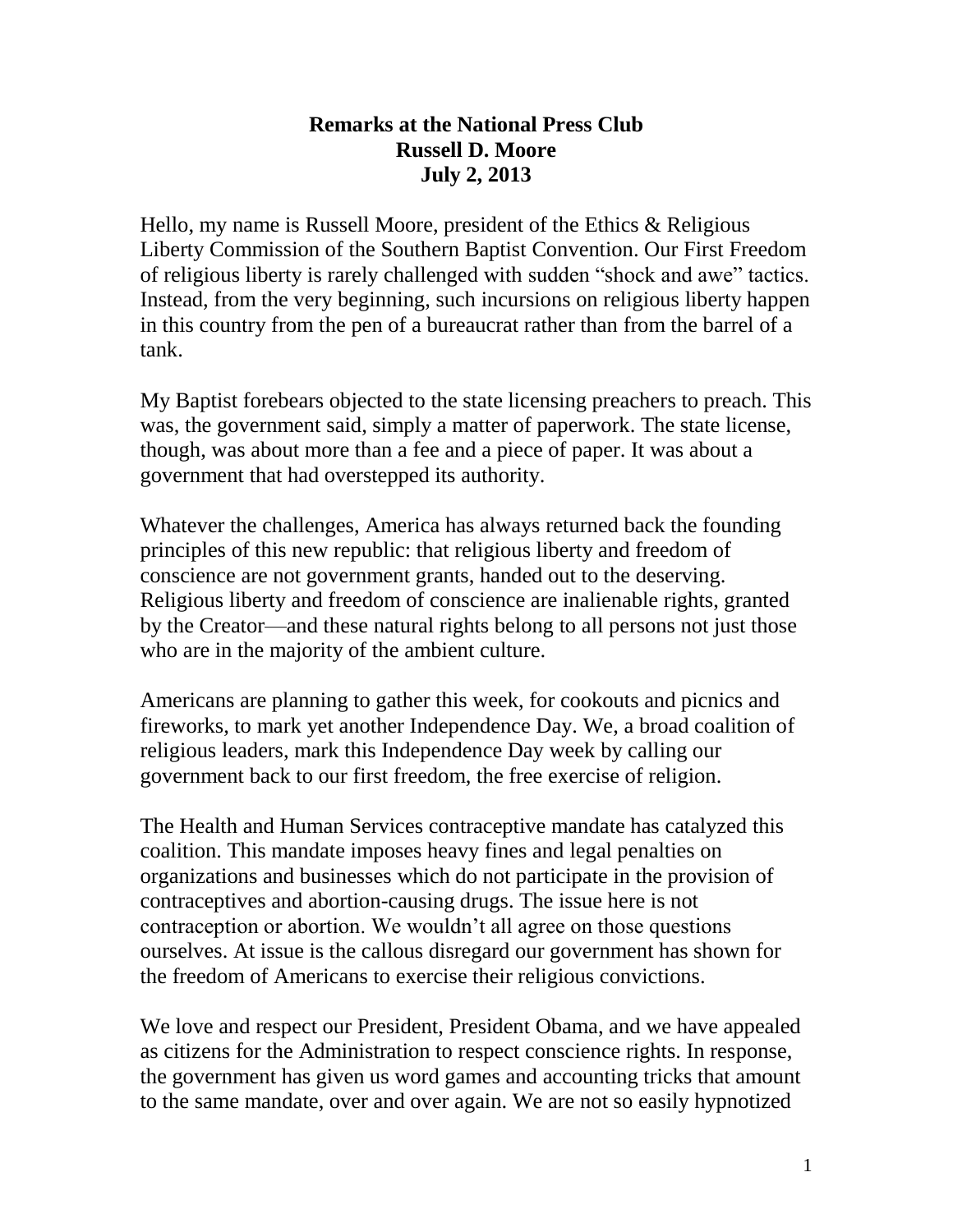by bureaucratic parlor tricks. Our government has treated free exercise of religion as though it were a tattered house standing in the way of a government construction of a railroad; there to be bought off or plowed out of the way, in the name of progress.

We dissent. As a preacher of the gospel of Jesus Christ, soul liberty is about more than a political principle for me. I believe, as my Lord commands, that we should render unto Caesar that which belongs to Caesar. The conscience does not bear the image of Caesar, and cannot be swept into the federal treasury by government fiat.

We cannot accept the theology lesson the government has sought to teach us, that religion is simply a matter of what happens during the scheduled times of our services, and is left there in the foyer during the rest of the week. Our religious convictions aren't reduced to simply the opinions we hide in our hearts, or sing in our hymns. Our religious convictions inform the way we live.

We support freedom of conscience not only for ourselves, but for all. One of the reasons we oppose this sort of incursion into free exercise is that we want neither to be oppressed nor to oppress others. We do not ask the government to bless our doctrinal convictions, or to impose them on others. We simply ask the government not to set itself up as lord of our consciences.

Many Americans will disagree with us heartily about the things we believe. But even Americans of no religious faith at all have an interest in the protection of these liberties. Do we really want the sort of civil society in which the consciences of the people are so easily swept aside by government action? If the federal government can force organizations and businesses to pave over their own consciences, to choose between being believers and being citizens, what will stop the government from imposing its will on your conscience next?

We call then on the Department of Health and Human Services to, at the very least, expand conscience protections under the mandate to cover any organization or individual with religious or moral objections to covering, providing, or enabling access to the mandated drugs and services. We ask Congress to prevent such abuses from happening in the future. And we call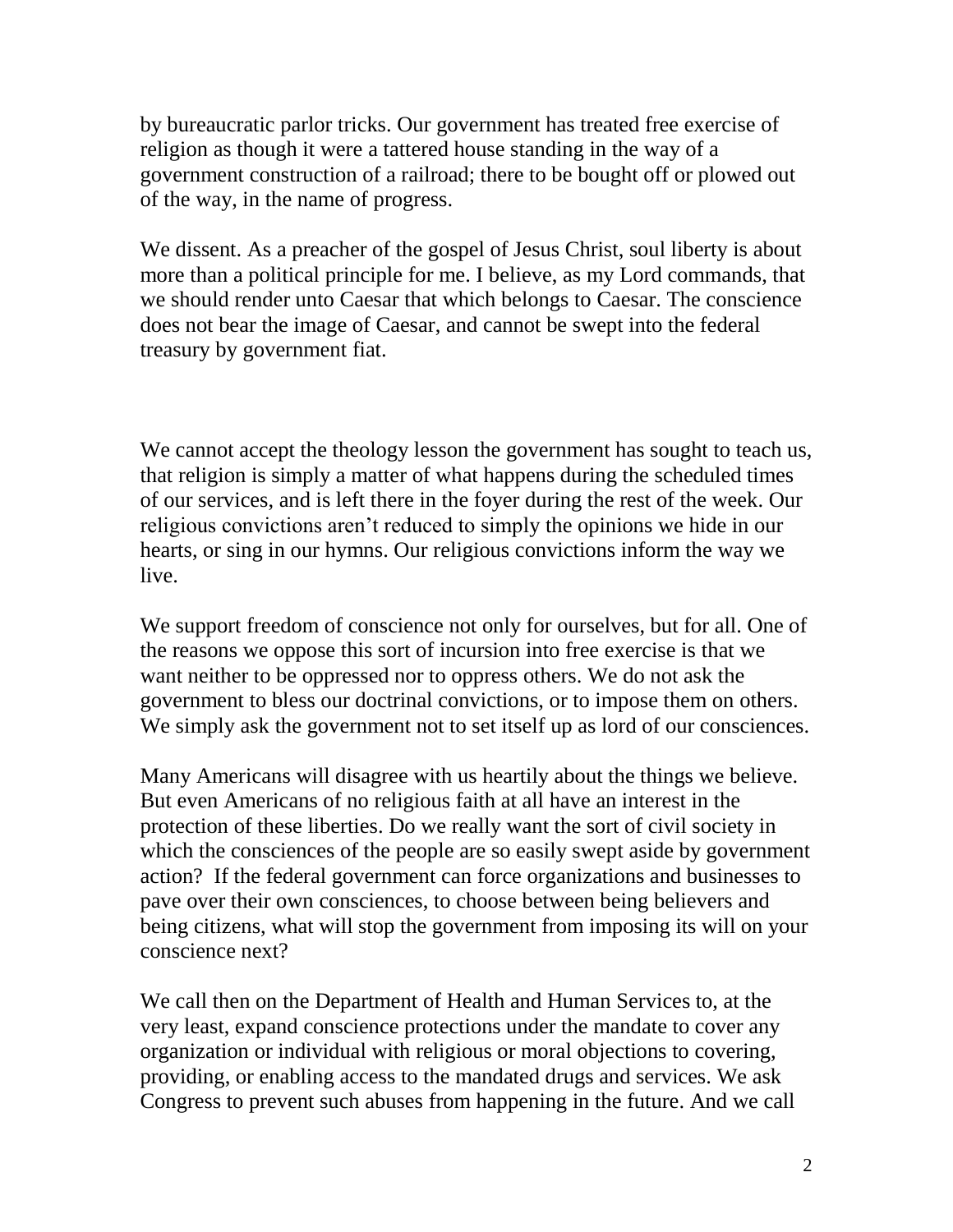on Americans to remember the great costs this country has endured to achieve religious liberty and freedom of conscience in order that we might continue these blood-bought rights for ourselves, and our posterity.

The Archbishop will please forgive me if I quote Martin Luther, who stirred no little controversy between our traditions some time ago. Nonetheless, I think we can all agree on his words as they apply to the audacity of the federal government in curtailing religious freedom. To go against conscience is neither right nor safe. Here we stand; we can do no other. God help us.

Thank you.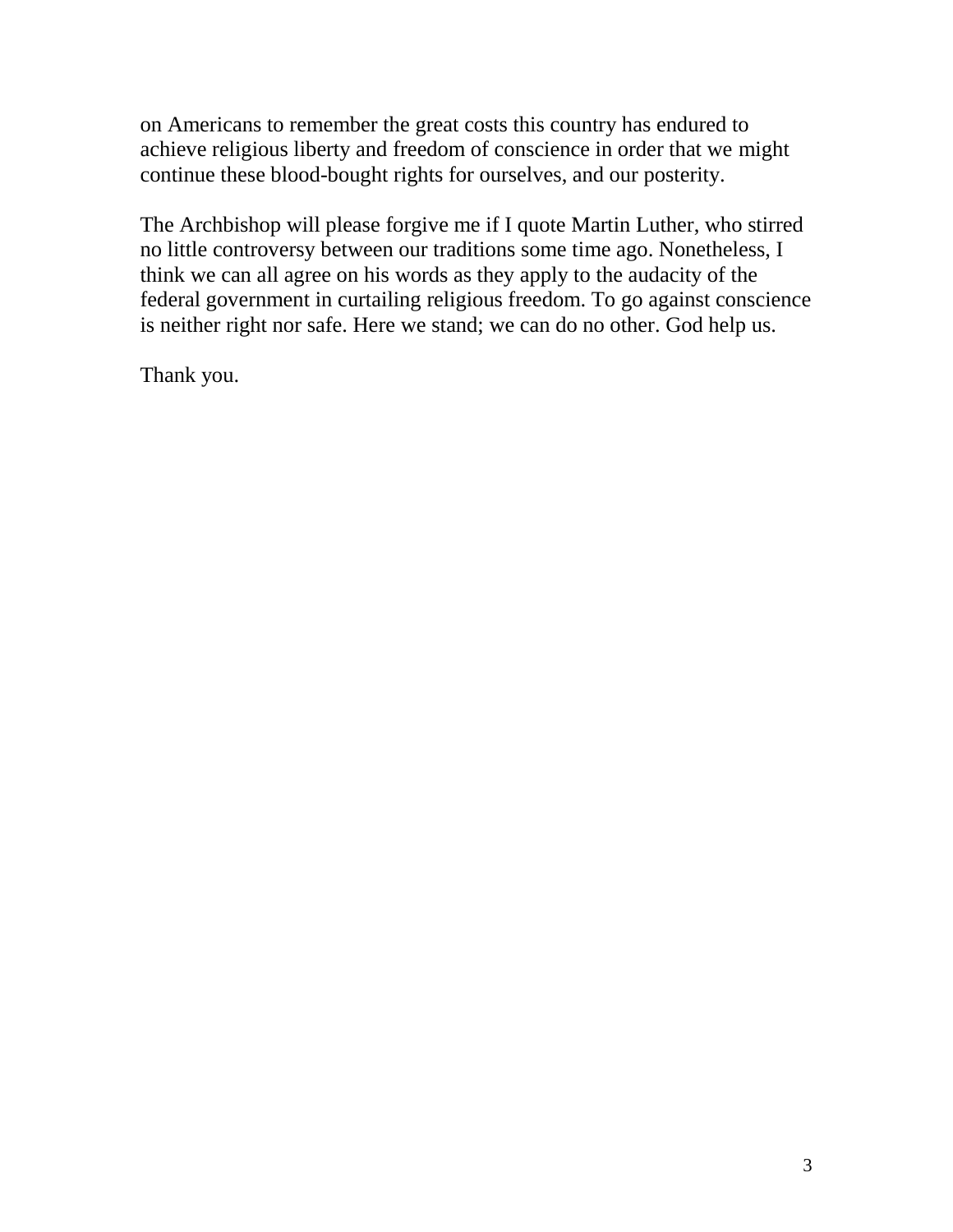**Religious Liberty Press Conference National Press Club Washington, D.C. Tuesday, July 2, 2013 2:00 p.m.**

## **Statement of Archbishop William E. Lori**

We are grateful to see so many leaders of other denominations and faiths, including the Southern Baptists, the Church of Jesus Christ of Latter Day Saints, the National Hispanic Christian Leadership Conference, the International Society for Krishna Consciousness, and Orthodox Christian and Jewish leaders, as well as leaders of faith-based and civil rights organizations, come together to sign a statement supporting religious freedom.

The letter itself states that "Many of the signatories on this letter do not hold doctrinal objections to the use of contraception. Yet we stand united in protest to this mandate, recognizing the encroachment on the conscience of our fellow citizens."

As the Catholic bishops have said from the very beginning, the underlying issue with the HHS Mandate is not about any specific teaching. In fact, other signatories on the letter do not share our view on contraception and probably disagree with us in many other ways, but they understand the core religious freedom issue at stake here.

It is fitting that this statement has been released during the "Fortnight for Freedom," which has been embraced by Catholics and people of many faiths as a great show of witness for religious freedom in the two-week period leading up to this Thursday, Independence Day.

It is also fitting that the final rule on the HHS mandate was issued during the Fortnight, since we are especially attentive to religious freedom at this time. Sadly, it still divides our Church into three separate camps: houses of worship v. "accommodated" religious institutions v. for-profit entities run by religious believers.

We in the Catholic Church have never seen such a distinction between what we do within the four walls of a church and how we serve our neighbors. The faith by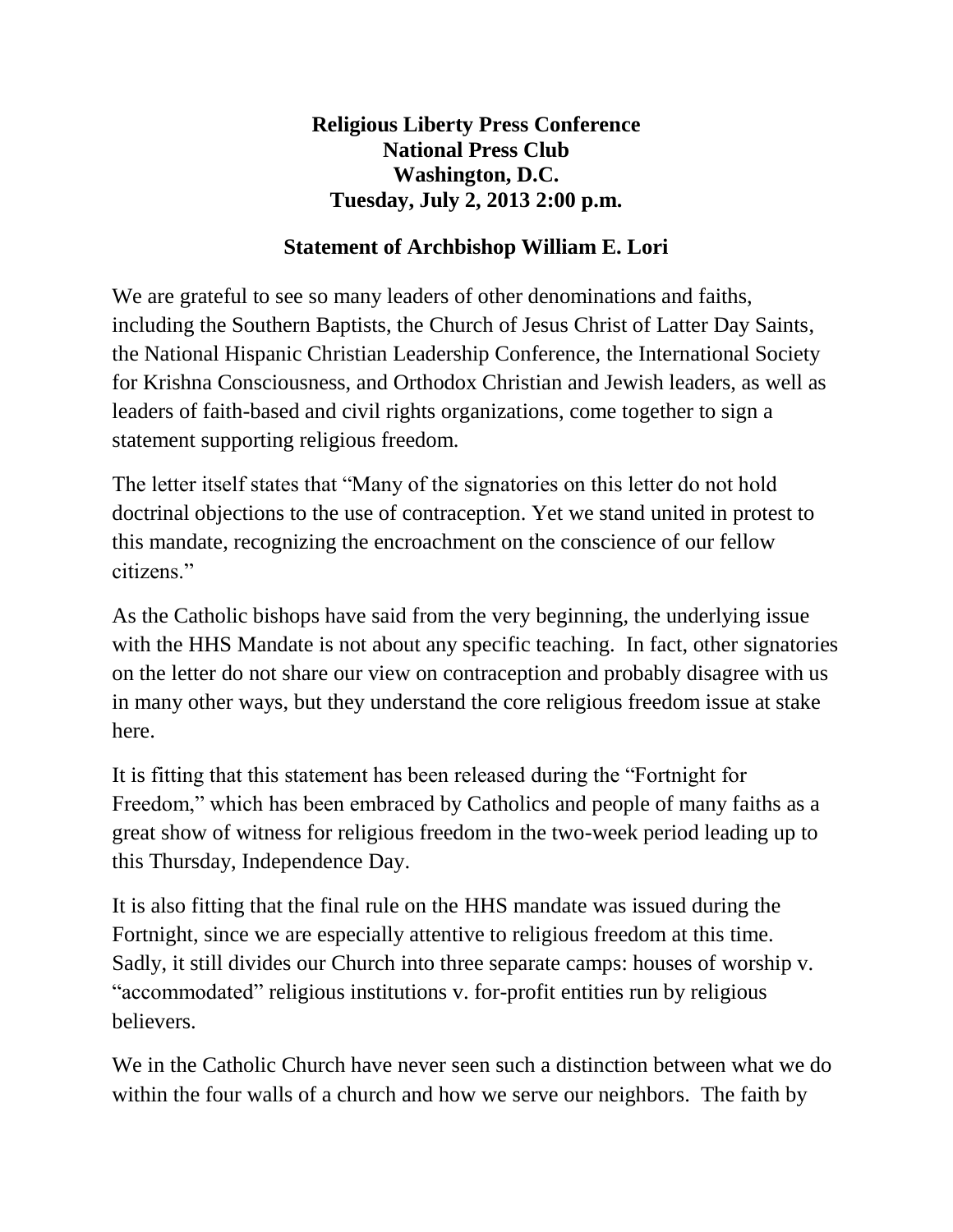which we worship on Sunday is the very same faith by which we act in the world the other 6 days of the week.

Under the now-finalized rule, for-profit institutions still receive no relief or accommodation at all, except for the relief many of them have been able to attain so far in the courts by way of preliminary injunctions or temporary restraining orders against the mandate.

As Cardinal Dolan stated on Friday, we appreciate the extension of the effective date by five months, meaning that the effective date of the mandate for "accommodated" religious non-profit institutions is now January 1.

Also as noted on Friday, the USCCB is still analyzing the specifics of the "accommodation". This is a 110-page rule and is very complex. It involves reviewing the intricacies of health insurance law. The USCCB plans to issue a more substantive statement on the final rule once its analysis has been completed. But at the outset, HHS itself has noted that the final rule is "very similar" to its February 2013 proposal, which the USCCB commented on in detail on March 20.

In addition to this ongoing analysis, the USCCB will continue to seek relief from the courts and from Congress as appropriate. Notably, just recently, Senators Deb Fischer and Tom Coburn introduced legislation in the U.S. Senate called the Health Care Conscience Rights Act, which would provide a legislative fix to the mandate for those who object because of moral or religious convictions. S. 1204 is the identical companion bill to H.R. 940, legislation introduced in the House earlier this year by Congressman Diane Black and others.

Once again, we are pleased to stand with so many partners from other faith traditions in raising continued awareness over the religious liberty concerns and the HHS Mandate. Those present today and the statement we have signed underscores that this is about the religious freedom enjoyed by people of all faiths and even no faith at all, something we hold dear as Americans, and something most worthy of defending and preserving.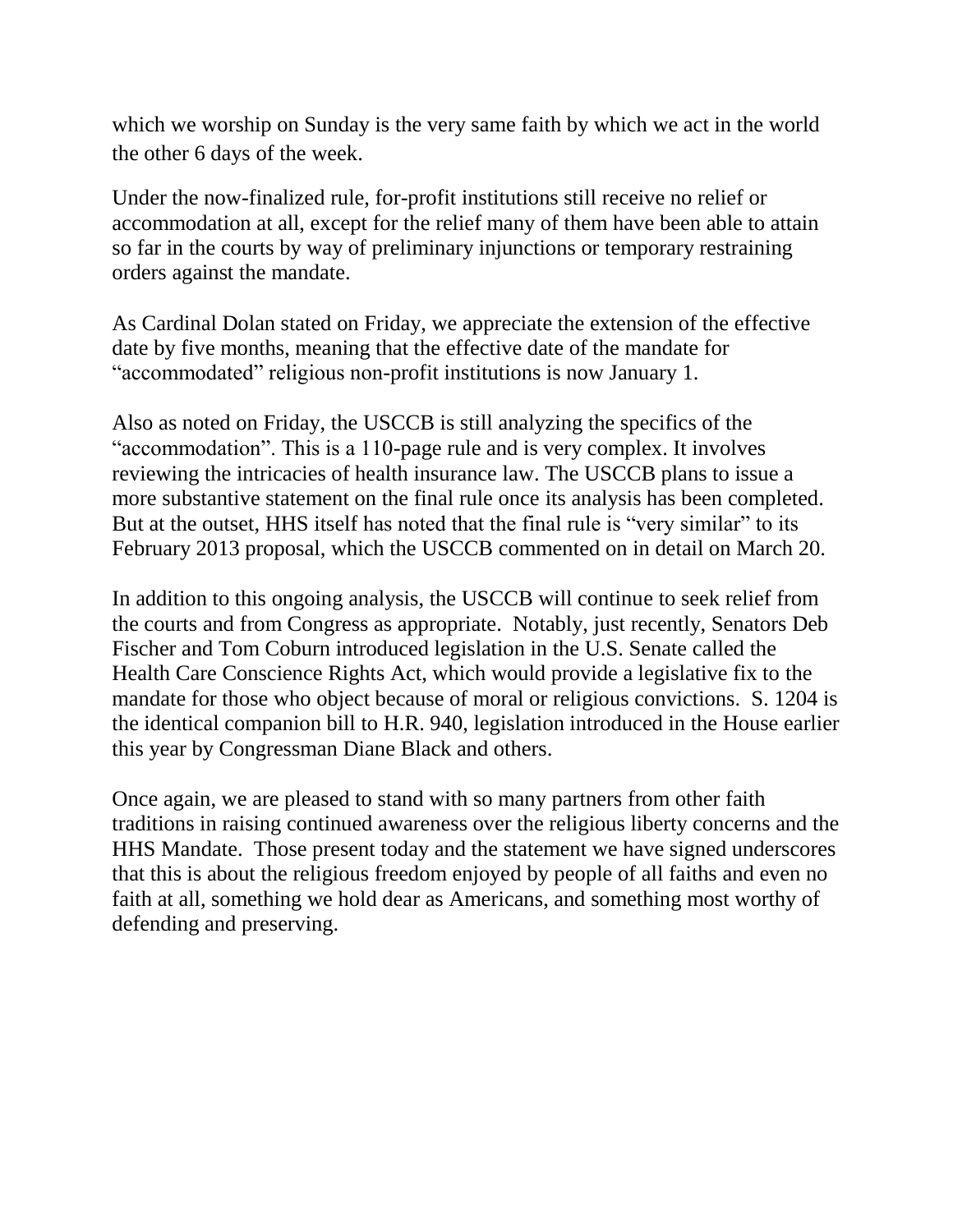#### **Statement of Anne Hendershott, Ph.D.**

My name is Dr. Anne Hendershott. I am a sociologist and have spent the past twenty years working as a professor on religious college campuses. As a Catholic, I have chosen to teach in an environment where my religious rights are respected. As a pro-life Catholic I was happy to be able to teach in an environment where I would not be asked to compromise my conscience rights by having to supervise student internships at Planned Parenthood or at other abortion providers. I have been happy to teach in schools where I would not be asked to contribute to causes that are contrary to what my Church teaches. I have always known that my conscience rights would be protected.

Unfortunately, the Obama administration's Health and Human Services mandate on "preventive service" now threatens those very protections. The HHS mandate requires that all organizations—including religious institutions like the Catholic colleges and universities I teach in—provide insurance coverage that includes abortion inducing drugs like Ella and Plan B, contraceptives, and sterilization procedures. This mandate will require me—as a faithful Catholic—to purchase insurance that my Church teaches is seriously immoral. The HHS mandate forces me and my religious employer to pay for or facilitate access to products and services that are in opposition to our deeply held moral and religious beliefs.

The HHS mandate also allows the minor children of employees of "accommodated" religious institutions to avail themselves of contraceptives, sterilization or abortifacient drugs without their parents' knowledge because such information will not appear on parents' claims statements at the end of each month.

Last year, my current employer, the Franciscan University of Steubenville, became the first university in the country to drop its requirement for student health insurance due to moral and economic concerns connected to the HHS mandate. Fr. Terence Henry, TOR, then-president of Franciscan University submitted a public statement protesting the new guidelines from HHS that force Catholic institutions to choose between following their faith or providing health coverage in their employee and student health plans. In his statement, Fr. Henry wrote that "By making this insurance coverage mandatory, our government has violated the consciences of people of faith and infringed on our rights to practice our religious beliefs."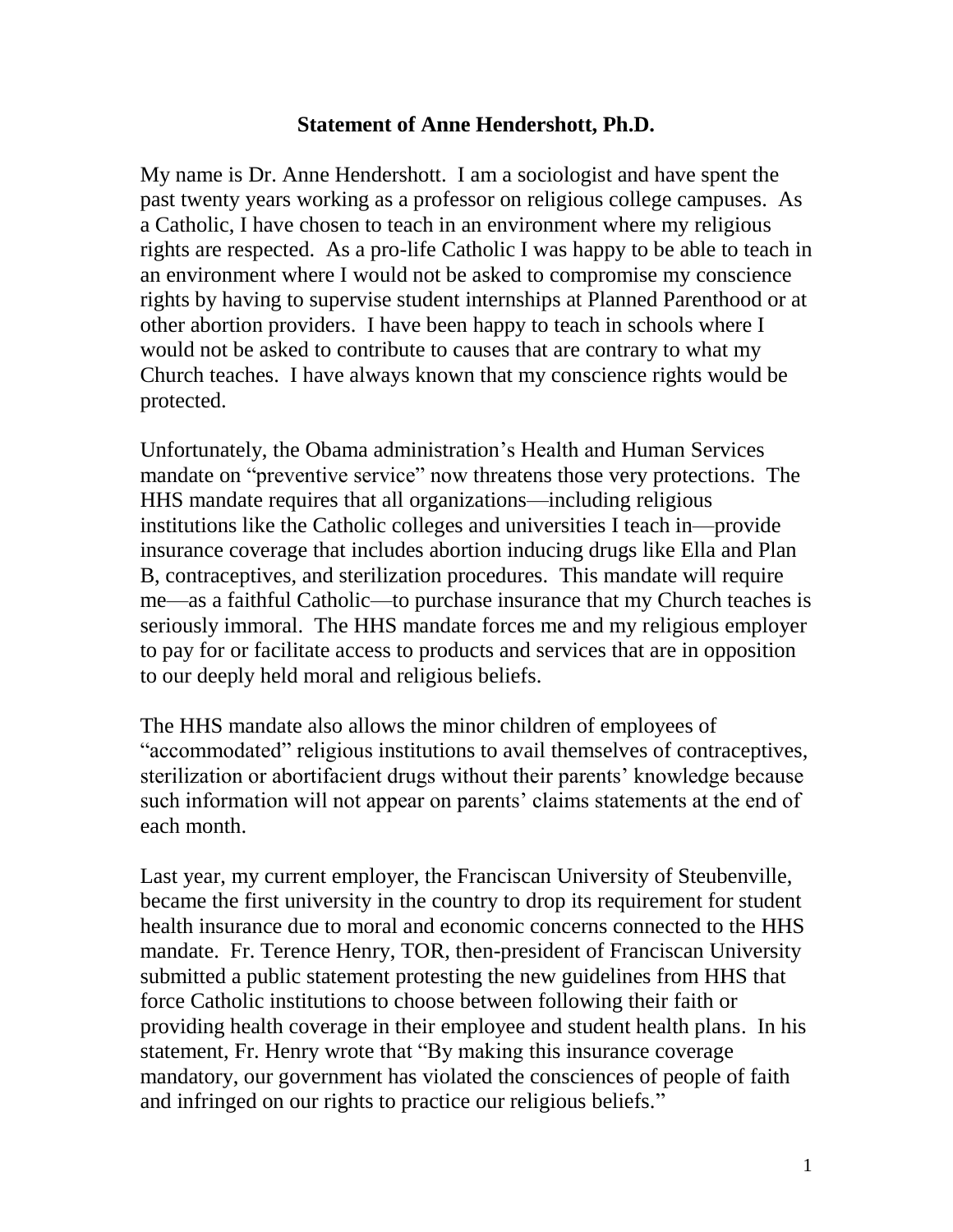In May of 2012, Franciscan University sued the federal government saying that the HHS mandate constituted a grave threat to Franciscan University's ability to continue to teach from the heart of the Church.

The Franciscan University lawsuit was one of 12 lawsuits filed on May 21, 2012 by 43 Catholic organizations, including the University of Notre Dame and other Catholic colleges and universities. There are now over 60 total lawsuits against the mandate, about half brought by family owned businesses and half brought by non-profit religious institutions. Fortunately, of those cases on behalf of family businesses that have received early rulings on the religious freedom issue, the vast majority—almost 80%—of plaintiffs have been awarded temporary halts to the mandate. Unfortunately, on the nonprofit side, many of the cases—including Franciscan's lawsuit—have been dismissed without prejudice because the courts have claimed that the religious institutions have not yet been "injured" by the HHS mandate.

Those of us who work on Catholic campuses—or other Christian institutions—disagree. We have already been injured by this unjust mandate because our constitutional right to religious freedom has already been compromised. The refusal by the Obama administration to classify religious institutions like Franciscan or Notre Dame as religious employers has already compromised our religious rights. There is every indication that this will escalate.

Refusing to count Franciscan University and Notre Dame and other Catholic and Christian colleges as religious employers, the state can target us as they have done to Catholic adoption agencies that won't place children with gay and lesbian couples.

Unless Catholic colleges and universities are given some assurance that their religious liberty will be protected, the threats will continue. Rejecting our claims of religious liberty, it is likely that in a misguided attempt to protect women's rights, we will be forced to facilitate our students' participation in student internships at the clinics of abortion providers. Similarly, Catholic colleges and universities may be forced to accept as leaders those who openly disavow the Catholic faith. Analogous situations have arisen at state universities and private colleges (See *CLS v Martinez*, involving Hastings Law School in California, and Vanderbilt University.) But, if we protest on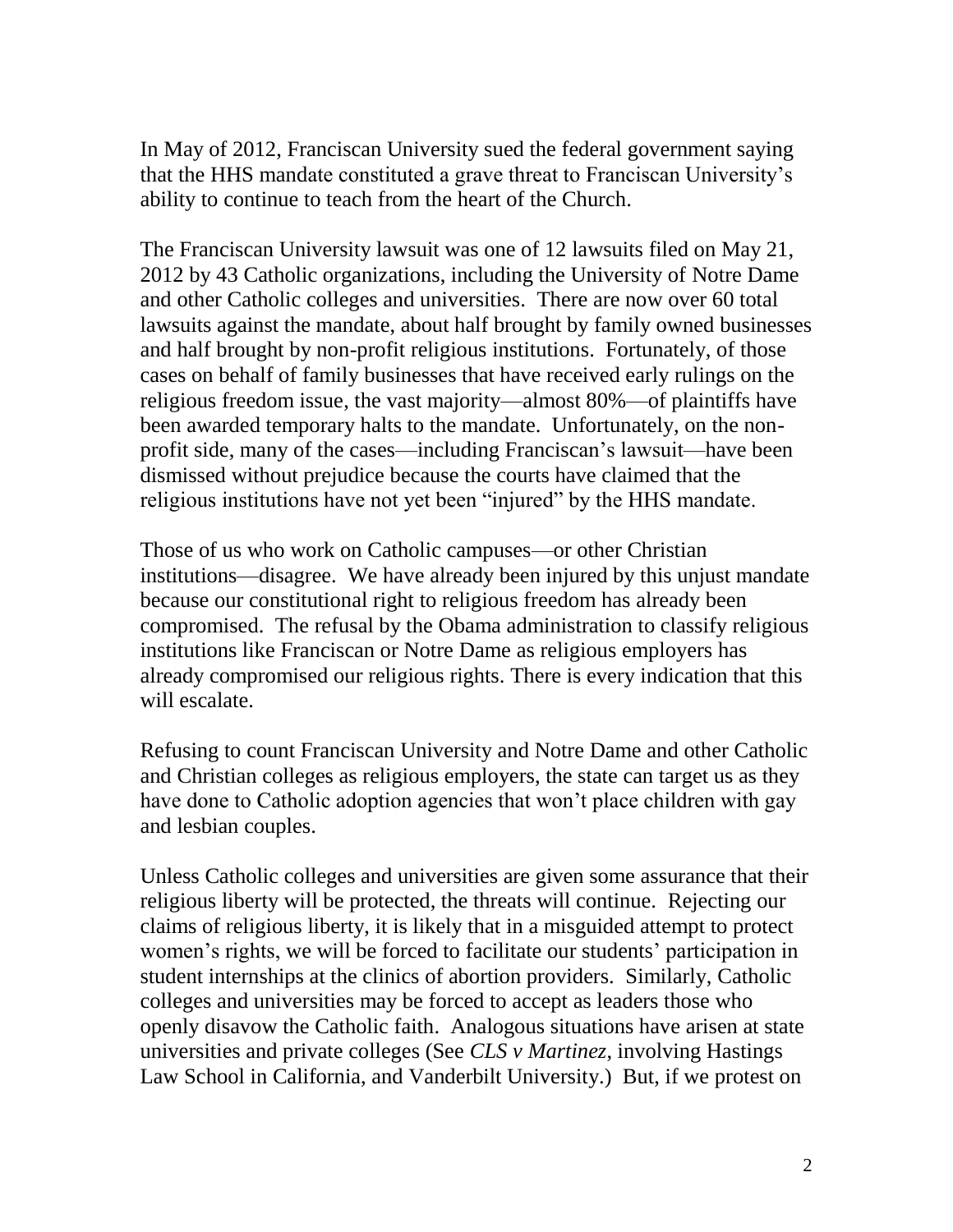religious liberty grounds, we will be told yet again that we have no right to protest because we are not religious institutions.

A current Obama appointee to the Equal Employment Opportunity Commission (Chai Feldblum) recently wrote that when it came to gay rights or women's rights, she was "having a hard time coming with any case in which religious liberty should win."

We are already at a place where the establishment clause has shifted from a legitimate desire to keep the government from entangling itself in the internal affairs of religious organizations to a justification of anti-religious secularism—a pushing of religion out of the public square. This threatens all people of faith.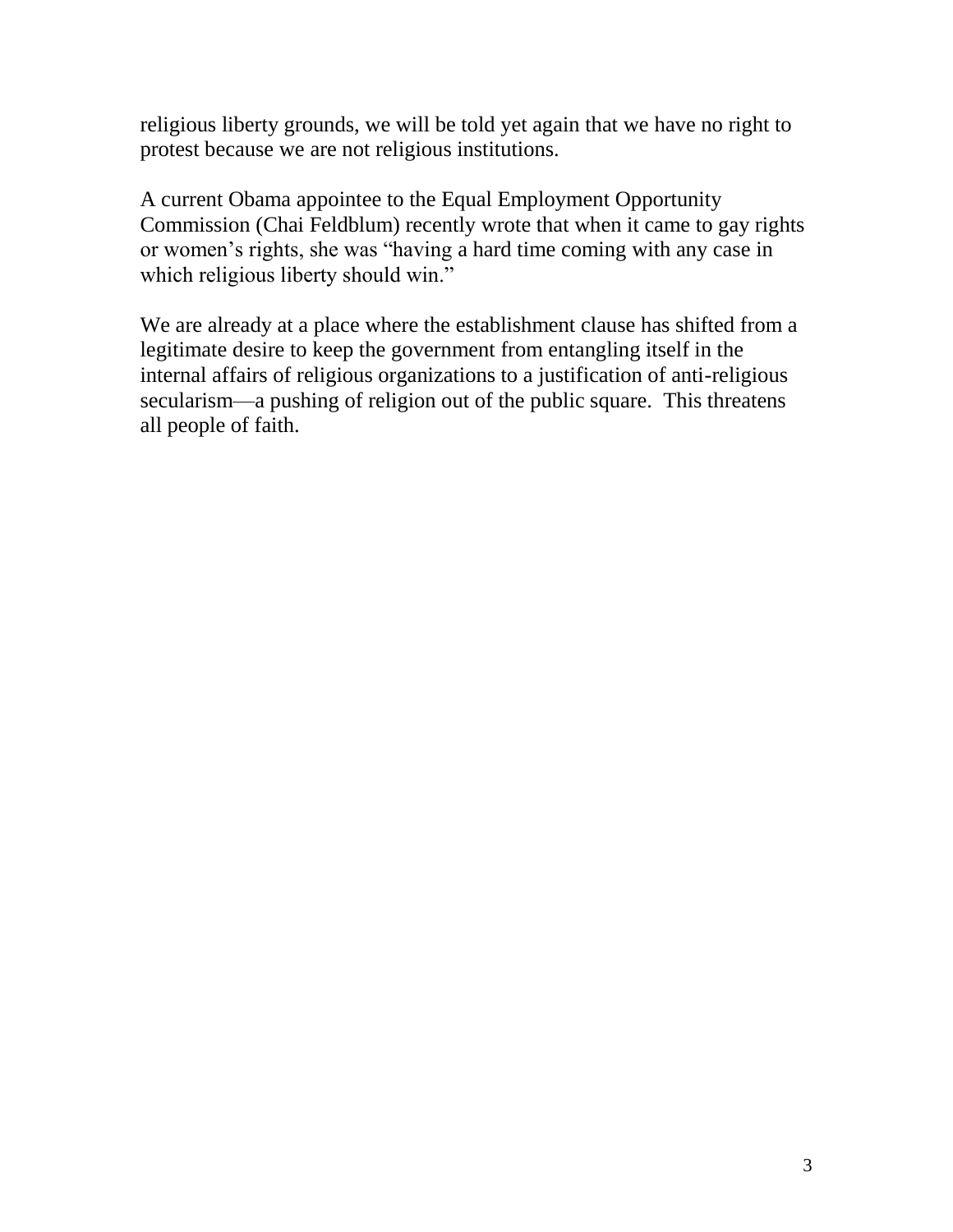## **The Right to Religious Freedom: A Fundamental American Civil Right and a Universal Human Right by Yuri Mantilla, Ph.D.**

According to the first amendment of the American Constitution:

"Congress shall make no law respecting an establishment of religion, or prohibiting the free exercise thereof."

Religious freedom is one of our most important civil rights. However, it is not only a fundamental civil right in the United States, it is also a globally recognized universal and fundamental norm of international human right law.

Article 18 of the Universal Declaration of Human Rights says:

"Everyone has the right to freedom of thought, conscience and religion; this right includes freedom to change his religion or belief, and freedom, either alone or in community with others and in public or private, to manifest his religion or belief in teaching, practice, worship and observance."

The right to religious freedom has not only been one of the cornerstones of the American legal system. It has also been a priority of U.S. foreign policy to promote and defend this fundamental human right around the world.

During the Cold War, the defense of international religious freedom enabled the United States to effectively show the importance of respect for democracy and human rights. Despite the end of the Cold War, violations of religious freedom, around the world, are still widespread. Totalitarian regimes continue to undermine the right to religious freedom.

There are other forms of violations of religious freedom. Although there are not as brutal and systematic as the ones that happen in totalitarian regimes; they also are unjust and they should not happen. This is the case of the HHS mandate, which forces religious believers to make a choice between obeying the propose law and violating deeply held religious beliefs; or obeying fundamental religious and moral norms and disobeying the governmental mandate.

American religious institutions, businesses and private persons should not be forced to pay for drugs and services which violate their deeply held convictions.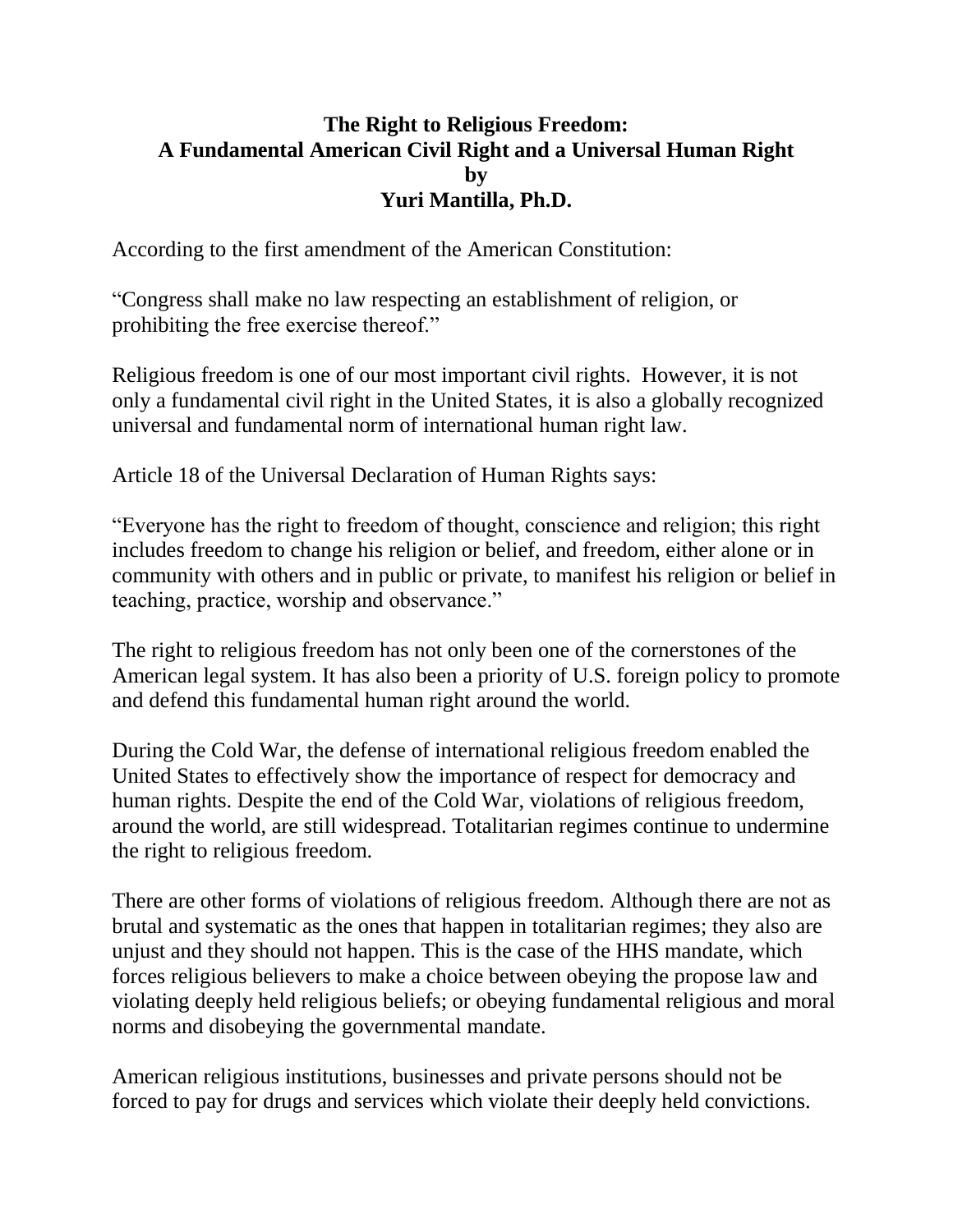American religious institutions, businesses owed by religious persons, and individuals should not pay fines to uphold their religious ideas.

Violations of religious freedom in the United States and abroad are unacceptable. This is especially the case when they involve the protection of innocent human life, such as in the case of abortion-inducing drugs.

A country which undermines religious freedom norms in its own jurisdiction cannot lead the cause of religious freedom globally. It is time to restore the great American tradition of respect for religious freedom as a fundamental civil right. If this happens, then America will once again be able to become a leader in the global cause for the defense of religious freedom as a fundamental human right.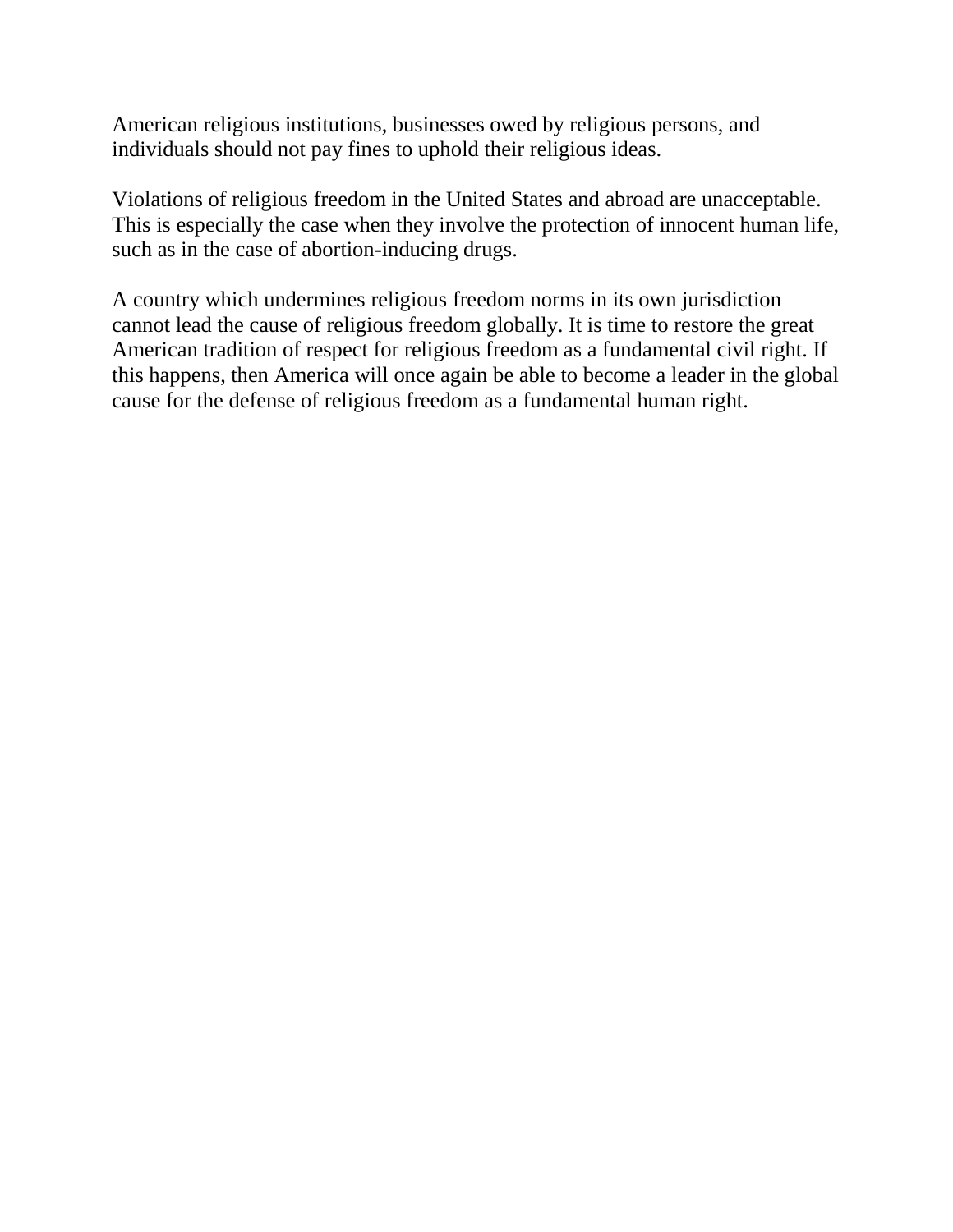## **El Derecho a la Libertad de Religión Un Derecho Un Civil y un Derecho Humano Universal**

# **Yuri Mantilla, Ph.D.**

De acuerdo a la primera enmienda de la Constitución Americana:

"El Congreso no hará ley alguna con respecto a la adopción de una religión o prohibiendo el libre ejercicio de dichas actividades."

La libertad de religión es uno de nuestros derechos civiles fundamentales. Sin embargo no solo es un derecho civil fundamental en los Estados Unidos, sino también es un derecho humano globalmente reconocido como una norma universal y fundamental de los derechos humanos internacionales.

De acuerdo al articulo 18 de la Declaración Universal de Derechos Humanos:

"Toda persona tiene derecho a la libertad de pensamiento, de conciencia y de religión; este derecho incluye la libertad de cambiar de religión o de creencia, así como la libertad de manifestar su religión o su creencia, individual y colectivamente, tanto en publico como en privado, por la enseñanza, la practica el culto y la observancia."

El derecho a la libertad de religión ha sido no solo uno de los fundamentos del sistema legal de los Estados Unidos. Sino también ha sido una prioridad de la política internacional, de este país, el promover y defender este derecho humano fundamental alrededor del mundo.

Durante la Guerra Fría, la defensa internacional del derecho a la libertad de religión posibilitó, a los Estados Unidos, demostrar efectivamente la importancia de respetar los valores democráticos y los derechos humanos. A pesar que la Guerra Fría terminó, las violaciones de la libertad de religión, alrededor del mundo, todavía continúan. Los regímenes totalitarios continúan violando el derecho a la libertad de religión.

Existen otras formas de violación del derecho a la libertad de religión. Aunque no son tan brutales y sistemáticas como las que ocurren en regímenes totalitarios; estas también son injustas y no deben suceder. Este es el caso del mandato del HHS, el cual obliga a personas de fe a hacer una decisión entre obedecer el